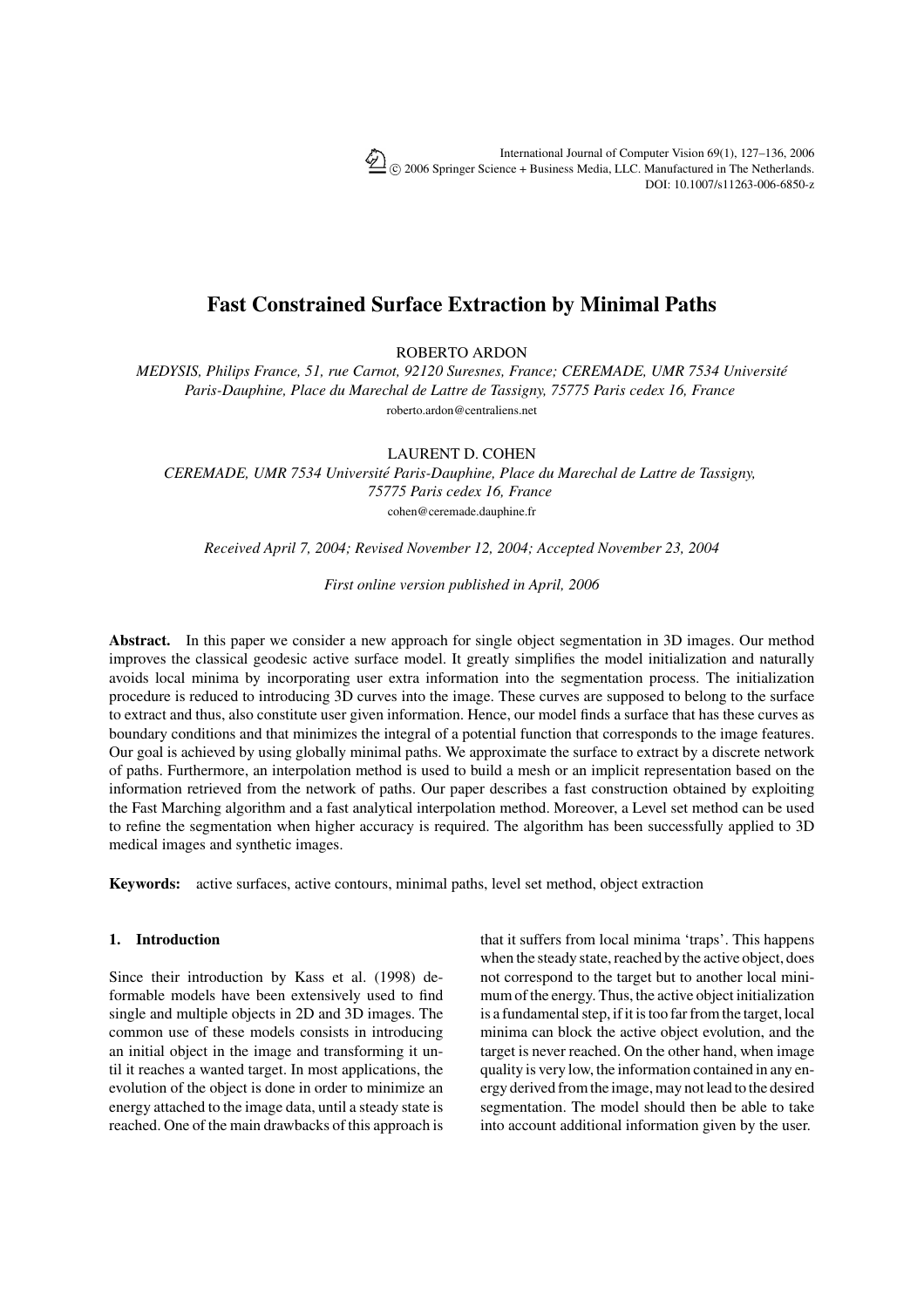Since the publication of Kass et al. (1998), much work has been done in order to free active models from the problem of local minima. A balloon force was early proposed in Cohen (1991) to make the model more active and to cope with the shrinking problem, but this force supposed a known direction in the evolution. The introduction of region dependent energies (Paragios, 2000; Cohen, 1997) and the use of shape priors approaches (Yuille et al., 1992; Cremers and Schnörr 2003; Tsai et al., 2003), contributed to create a more robust framework. Nonetheless, when looking for a precise object (like the left ventricle in 3D ultrasound images) if the initialization of the model is made by simple geometric objects (spheres, cylinders), too far from the targeted shape, most of the present models will fail. Tedious hand drawing initializations are thus often needed. In this work, we focus on a novel approach for 3D single object segmentation having a cylinderlike topology. Our contribution consists in exploiting two curves, introduced in the image by the user, in order to segment the object by a first approximation of a minimal energy surface that avoids unwanted local minima. The given curves are supposed to be drawn on the surface of the object to be segmented. They constitute the initialization of the 3D model, and the information they provide (for being drawn on the object to extract) is highly exploited, since the surface our algorithm generates is constrained to contain them. In order to avoid local minima 'traps', our algorithm builds a network of globally minimal paths, then a surface is interpolated by a novel analytical interpolation method we have developed. As an illustration of the situation we are working on, we give, in Fig. 1, an example of the user input to our algorithm for the segmentation of a 3D ultrasound volume of the left ventricle.

The outline of our paper is as follows: we begin in Section 2 by recalling the principles of geodesic active contours and surfaces as well as the global minimal paths framework. In Section 3 we explain how minimal paths can be used to build a network of paths that discretely approximates the surface to be segmented and that is not sensitive to the problem of local minima traps. In Section 4 we give the final step of our algorithm which is the generation of the surface from the network of paths. At last, in Section 5 we show some examples on synthetic data and real medical images.

#### **2. Active Surfaces and Minimal Paths**

#### *2.1. Evolution Equations*

Active surfaces as well as minimal paths resulted from deformable models introduced with the snakes model (kass et al., 1988). This model consisted in introducing a curve *g* into the image and making it evolve in order to minimize the energy,

$$
E(g) = \int \alpha \cdot ||g'(s)||^2 + \beta \cdot ||g''(s)||^2 + \mathcal{P}(g(s))ds.
$$



*Figure 1*. Three different slices of a 3D ultrasound volume of a left ventricle and the two user given curves  $C_1$  and  $C_2$ . (a) and (b) show the two parallel slices where the curves are drawn. (c) shows a perpendicular slice to the curves in order to show their position with respect to the ventricle.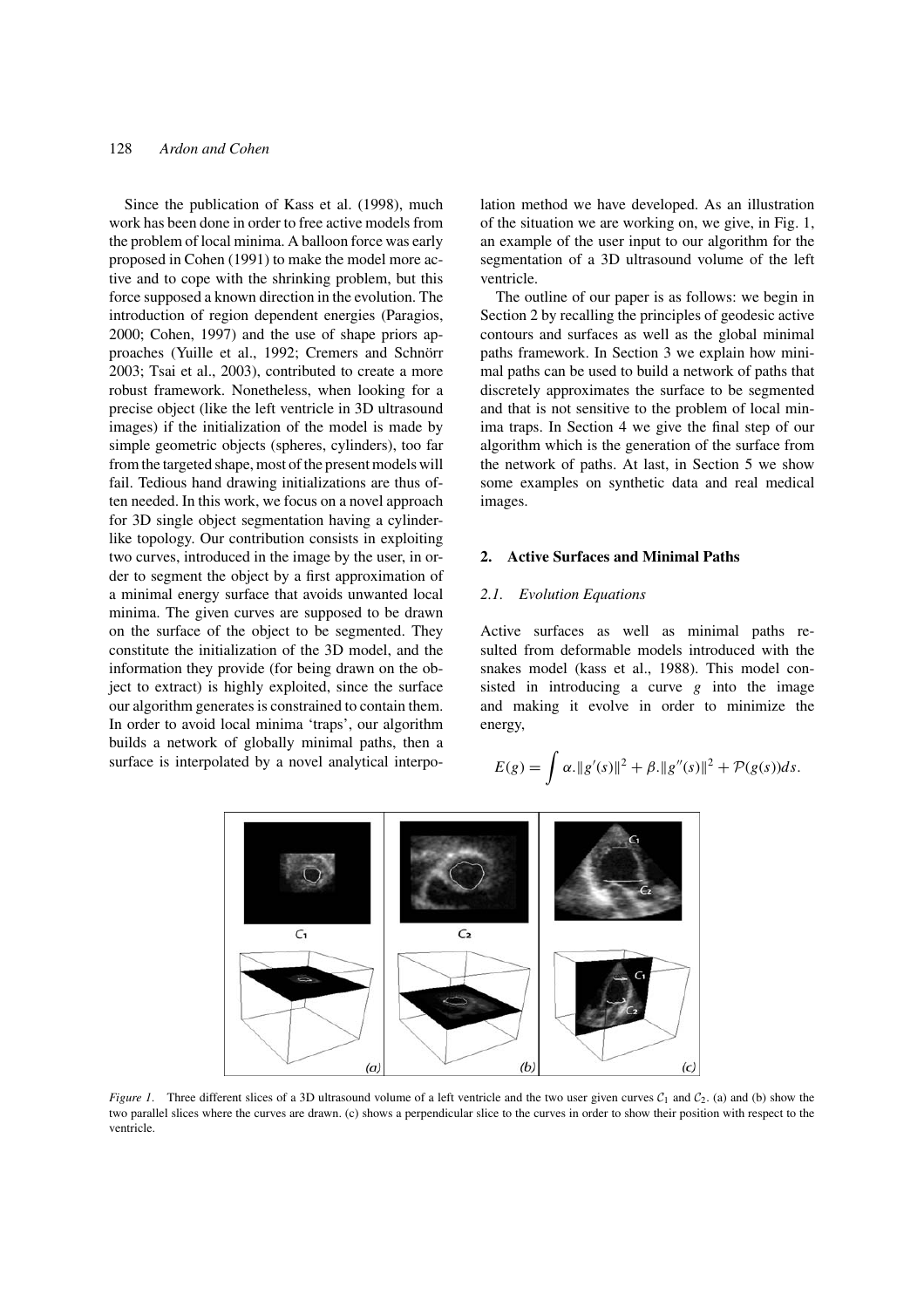The two first terms maintained the regularity of the curve and the last one was the data attachment term. The potential function  $P$ , usually represented an edge detector that had lower values on edges. For example  $\mathcal{P} = (1 + |\nabla I|^2)^{-1}$  if *I* is the image.

Caselles et al. improved the energy formulation in Caselles et al. (1997a,b) by introducing the geodesic active contour model and its surface extension. In their approach the evolution of an initial curve  $g_0$  or surface  $S_0$  was driven by the minimization of the geodesic energies

$$
E(g) = \int \mathcal{P}(g(s)) \|g'(s)\| ds \text{ and}
$$

$$
E(S) = \int \int \mathcal{P}(s(u, v)) \|S_u \times S_v\| du dv \qquad (1)
$$

Hence, their model is geometrical, since it is no longer dependent on parameterization. Even though these models are only edge-driven, most of current approaches that integrate other information (region, texture, shape knowledge) are actually extensions. The most popular approach for solving the minimization problems (1) is to consider Euler-Lagrange equations (first variation of the energy) and derive from them the corresponding descent schemes:

$$
\begin{cases}\n\frac{\partial g}{\partial t} = (\mathcal{P}\kappa - \nabla \mathcal{P}.\vec{n})\vec{n}, \quad g(\cdot, 0) = g_0\n\end{cases}
$$
 and\n
$$
\begin{cases}\n\frac{\partial S}{\partial t} = (\mathcal{P}H - \nabla \mathcal{P}.\vec{N})\vec{N}, \quad S(\cdot, \cdot, 0) = S_0\n\end{cases}
$$
 (2)

where  $H$  and  $\kappa$  are respectively the mean curvature of the surface and the curvature of the curve.  $\dot{N}$  and  $\vec{n}$ are their inward normals. This approach is limited by the fact that it can lead to local minima of the energy. This is of course true for their level set formulation as well (see for example Caselles et al. (1997a) Osher and Sethian (1988)). Therefore, in the next section we recall a method introduced in Cohen and Kimmel (1997) that allows to find the global minimum for the active contour energy (1) when imposing the two end points. This formulation does not use the curve evolution equation in (2).

#### *2.2. Global Minimal Paths Between Two Points*

Cohen and Kimmel give in Cohen and Kimmel (1997) a method to find the global minimal path, connecting two points  $p_1$  and  $p_2$ , with respect to a given cost function

 $P$ . In other words, they find the global minimum of the geodesic active contour's energy (1) when imposing to the curve its two end points. They show that this globally minimal curve is obtained by following the opposite gradient direction on the minimal action map  $\mathcal{U}_{p_1}$ ,

$$
\mathcal{U}_{p_1}(q) = \inf_{g(0) = p_1, g(L) = q} \left\{ \int_0^L \mathcal{P}(g(s))ds \right\},\,
$$
  
where *L* is the length of *g*. (3)

The minimal path between  $p_2$  and  $p_1$  is thus obtained by solving the problem:

$$
\frac{dg}{ds}(s) = -\nabla \mathcal{U}_{p_1}(g(s)) \quad \text{with } g(0) = p_2. \tag{4}
$$

In order to compute  $\mathcal{U}_{p_1}$ , Cohen and Kimmel (1997) use the fact that this map is solution to the well known eikonal equation (a proof of this fact can be found in Bruckstein (1988)):

$$
\|\nabla \mathcal{U}_{p_1}\| = \mathcal{P} \quad \text{and} \quad \mathcal{U}_{p_1}(p_1) = 0. \tag{5}
$$

Equation (4) can be numerically solved by simple ordinary differential equations techniques like Newton's or Runge-Kutta's. To numerically solve Eq. (5), classic finite differences schemes tend to be unstable. In Tsitsiklis (1995) Tsitsiklis introduced a new method that was independently reformulated by Sethian in Sethian (1996). It relies on a one-sided derivative looking in the direction of the information flow, and it gives a consistent approximation of the weak solution to Eq. (5). This algorithm is known as the Fast Marching algorithm and is now widely used and understood. It was used in Cohen and Kimmel (1997) to solve Eq. (5) and find globally minimizing contours in images. More details on its background and implementation can be found in Sethian (1999) and Cohen (2001). It is important to highlight a major advantage of this algorithm: it has an  $O(N \log(N))$  complexity on a grid of N nodes, and only one grid pass is needed to give a first order approximation of the solution. An extension to 3D of Fast Marching and minimal paths is straightforward. The authors of Deschamps and Cohen (2001) used it to find centerlines in 3D tubular structures. The minimal path is obtained by gradient descent, solving Eq. (4), like in the 2D case.

To summarize, we are able, by imposing its two end points, to build a 3D global minimum path for the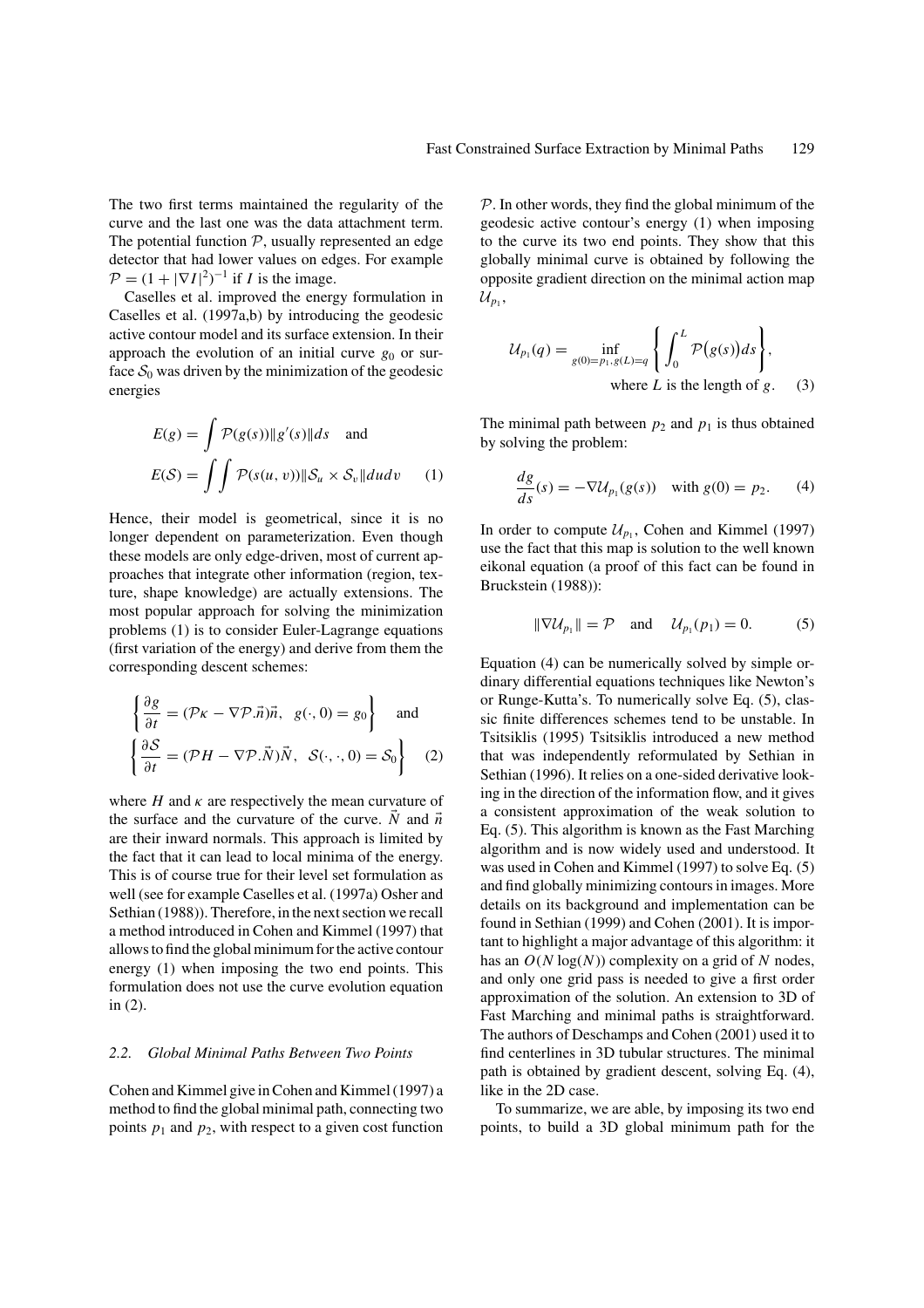energy, without using an evolution equation subject to unwanted local minima traps. On the other hand, the goal of active surfaces is to locate a certain local minimum of energy (1) that agrees with the user's criteria. The problem is that during the evolution process the surface can be trapped by other local minima, or, additional information could be necessary in order to complete image information and achieve a new wanted minimum.

In what follows, we propose to use the global minimum property of the paths to generate a segmentation surface  $S_0$  from two curves drawn by the user. We reduce the 3D initialization to drawing these curves, instead of complicated volumes in the case of difficult images. We also use these curves as additional user information for avoiding unwanted local minima.

## **3. From Global Minimal Paths to 3D Surface**

We propose to use a set of minimal paths, built between two constraining curves  $C_1$  and  $C_2$ , to define a first approximation of an energy minimizing surface  $S_0$ . The intuition behind this approach is that this set of global minimal paths is contained in a surface that would qualify for a good segmentation approach if, in the beginning,  $C_1$  and  $C_2$  are well located in the 3D image.

#### *3.1. Minimal Path Network*

We wish to build a set of global minimal paths between the two constraining curves using the method outlined in the previous section. A naive numerical approach for this construction is to build minimal paths between all the points of the discretized versions of  $C_1$  and  $C_2$ . Hence, each point of  $C1$  would be associated to all the points of  $C_2$ . Clearly this would be computationally expensive (at least *n* actions maps to build and  $n \times n$ gradient descents, if *n* is the number of points of the discretized versions of  $C_1$  and  $C_2$ ), and many of this numerous associations would not be relevant. Thus, we consider the following approach: We shall say that *g* is a path between a point  $p_1$  and a curve  $C_1$  if  $g(0) =$ *p*<sub>1</sub> and *g*(*L*)  $\in$  *C*<sub>1</sub>. We then define surface  $S_0$  as the set of minimal energy paths  ${g^p_{C_1}}$  between curve  $C_1$ and all points p of the curve  $C_2$ . More precisely,  $S_0 =$  $\bigcup_{p \in C_2} \{ g_{C_1}^p \}.$ 

As recalled in Ardon and Cohen (2003), the problem of computing  $g_{\mathcal{C}_1}^p$ , minimal path between  $\mathcal{C}_1$  and  $p$ , can be addressed by performing a gradient descent on the action map  $\mathcal{U}_{\mathcal{C}_1}$ , defined by

$$
\mathcal{U}_{\mathcal{C}_1}(p) = \inf_{\{g \text{ between } p \text{ and } \mathcal{C}_1\}} \left\{ \int_0^L \mathcal{P}(g(s))ds \right\}.
$$
 (6)

Furthermore it is easy to see that  $U_{\mathcal{C}_1}(p)$  =  $\inf_{q \in \mathcal{C}_1} \{ \mathcal{U}_q(p) \}$ , where  $\mathcal{U}_q$  is the action map associated to point  $q$  defined in Section 2.2 by Eq. (3). This implies that the numerical estimation of  $\mathcal{U}_{\mathcal{C}_1}$  can also be done using the Fast marching algorithm, initializing  $\mathcal{U}_{\mathcal{C}_1}$  by  $U_{\mathcal{C}_1}(p) = 0$  if  $p \in \mathcal{C}_1$  (a discretized version of it) and  $U_{\mathcal{C}_1}(p) = \infty$  otherwise. Indeed, this can be understood by recalling the fact that the value of  $\mathcal{U}_{i,j,k}$  only depends on points among its six nearest neighbors whose values of  $U$  are inferior. Thus, when marching away from the points of  $C_1$ , Fast marching will automatically compute  $\inf_{q \in \mathcal{C}_1} \{ \mathcal{U}_q(p) \}.$ 

Using  $\mathcal{U}_{\mathcal{C}_1}$ , we can now estimate  $\mathcal{S}_0$ . Consider a discretized version of  $C_2$  containing  $n_2$  points  $\{p_i\}_{i=1...n}$ . For each and every point  $p_i$ , by gradient descent on  $U_{\mathcal{C}}$ , we build the minimal path between this point and  $C_1$ , thus generating a finite set of paths from  $C_1$  to  $C_2$ :  ${g_{\mathcal{C}_1}^i}_{i=1...n_2}$ . The final numerical approximation of  $\mathcal{S}_0$ will be the result of the interpolation of this network and concerns Section 4 of this paper. An illustration of  $S_0$  is given in Figs. 2(a) and (b) on a synthetic image. A potential adapted to finding the surface of the vase shown in Fig. 2(a) is used. The network, shown in Fig. 2(b), is built between two curves  $C_1$  and  $C_2$  drawn on the surface of the vase.

An important remark is that the definition of surface S<sub>0</sub> is not symmetric. Indeed, in general  $\bigcup_{p \in C_2} \{g_{C_1}^p\} \neq$  $\bigcup_{p \in C_1} \{g_{C_2}^p\}$ , and of course, the set of paths  $\{g_{C_1}^i\}_{i=1...n_2}$ is different from its homologue set  $\{g_{\mathcal{C}_2}^i\}_{i=1...n_1}$ . One could think of using this feature to generate a denser set of paths by looking for a surface that would be defined as the union of both networks. However, in practice, this symmetrical construction does not give satisfactory results.

An interesting particular case of the previous construction is obtained when curve  $C_1$  is reduced to a single point  $p_0$ . However, in this degenerated case, in order to obtain a coherent network  $S_0$ ,  $p_0$  has to be situated in a specific location of the object to segment. This position corresponds to the maximum of the action map  $\mathcal{U}_{\mathcal{C}_2}$  (solution to the eikonal equation taking zero values at curve  $C_2$ ) on the surface of the object to extract. This location is very difficult to find automatically, since the object is unknown; for the user, this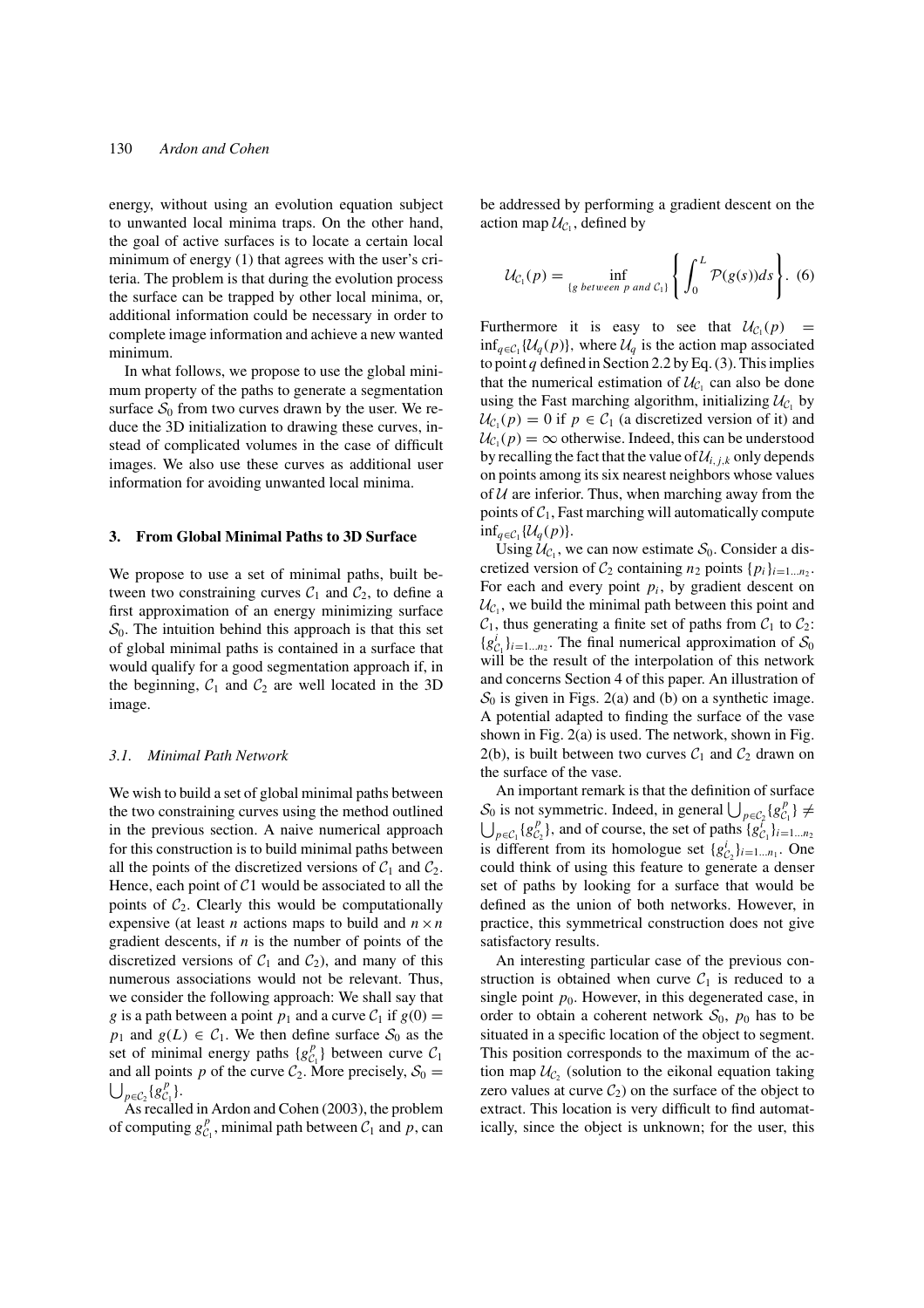

*Figure 2*. (a) is the original vase surface from which a 3D test image is generated. We also show the position of the constraining curves that are given by the user. (b) is the set of minimal paths  $(S_0)$  generated between the two constraining curves. The paths are minimal with respect to a potential that takes small values on the vase's boundaries. Note that the paths of  $S_0$  lay on the vase's surface. (c) Set of Minimal Paths in the degenerated case: between a point and a curve lying on a closed cylinder. Point  $p_0$  is located on the center of the upper face of the cylinder, it is the farthest point on the surface of the cylinder from curve  $C_2$ . In (d) we superimposed to the network of paths the cost function  $\mathcal P$  used for its construction.

point corresponds to the one being the farthest away from  $C_2$  on the surface. On Fig. 2(c) and (d) we give an illustration of this case on a synthetic image of a closed cylinder. As shown in Fig. 2(d) (where two slices of the 3D cost function are shown), point  $p_0$  is the center of the upper part of the cylinder and curve  $C_2$  is drawn on the opposite side.

## *3.2. Projecting the Minimal Paths*

Recall that functional  $E(g) = \int_0^L \mathcal{P}(g(s))ds$  is built by summing the cost function (P) along the curve *g*. Hence, a minimal curve with respect to *E* establishes a balance between reducing its length, and following weak values of  $P$ . In order to clarify the explanation that follows, we first consider a 2D situation, which corresponds to the illustration given on Fig. 3(a). The cost function is derived from a 2D image that contains an object we wish to extract. Suppose that this object presents a strong curvature on the neighborhood of a certain point *p*. Consider two other points,  $p_1$  and  $p_2$ , also positioned on this object, and relatively far from *p* with respect to a characteristic size of the concavity. Then, as illustrated in Fig. 3(a), a minimal path between  $p_1$  and  $p_2$  will tend to avoid this concavity by 'cutting through' stronger values of  $P$ , its length being too penalizing otherwise. In the 3D case, minimal



*Figure 3.* (a) Minimal path between points  $p_1$  and  $p_2$  that avoids a concavity of the object to segment. *h<sub>concavity</sub>* is the characteristic size of the concavity. (b) represents a half-sphere blended on a plane (transparent visualization) and  $C_1$  and  $C_2$  (black segments). (c) Result without constraints, set of paths  $\{g_{\mathcal{C}_1}^i\}_{i=1...n_2}$  taking a short cut around the sphere. (d) Result with constraints, sphere recovered.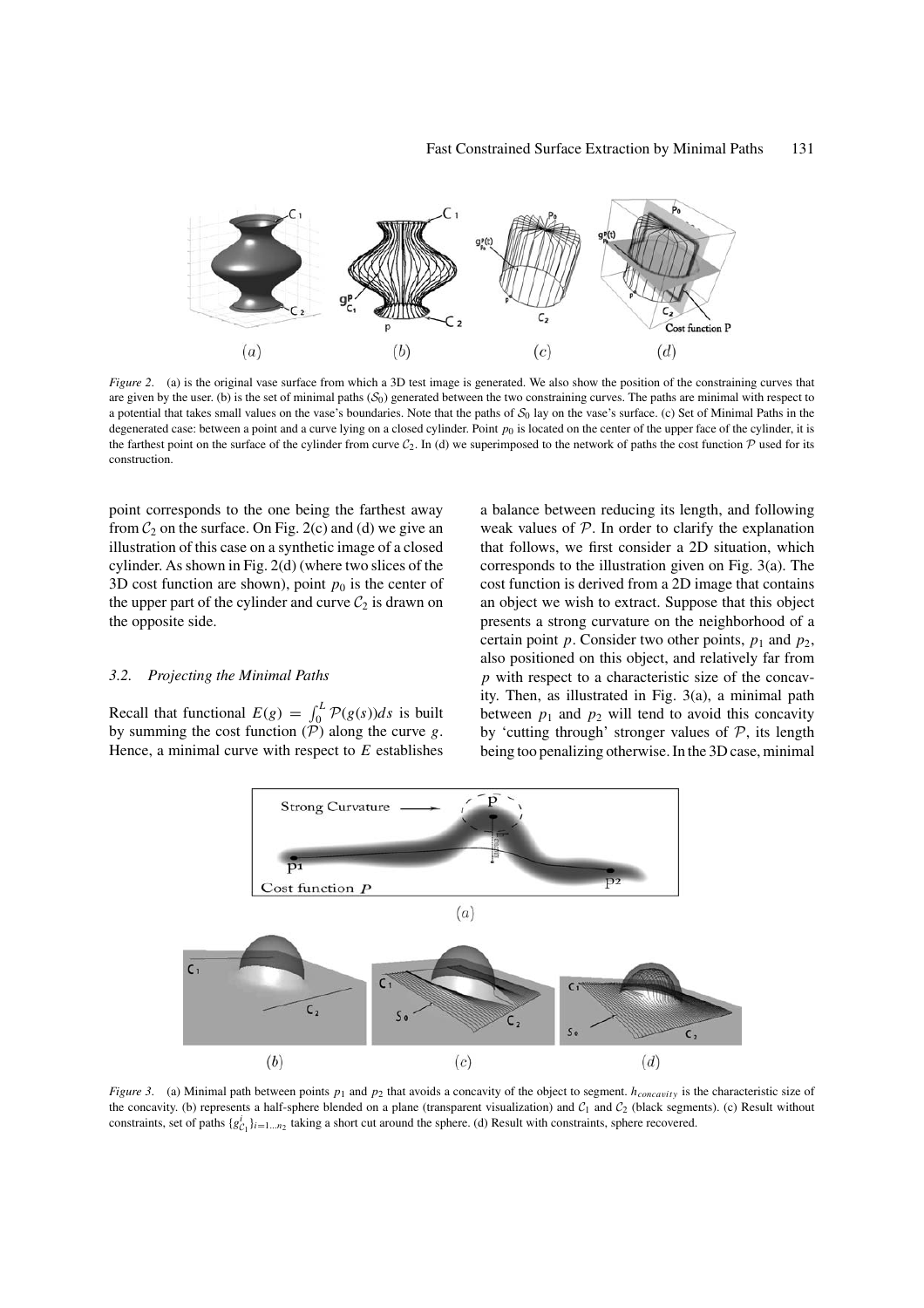

*Figure 4.* (a) Illustration of the construction of a projected path, it is done by projecting the vector field  $\nabla U_{C_1}$  on plane  $\pi_p$ . (b) Shows the minimal path network obtained on an ultrasound image of the left ventricle without projecting. In transparency we gave three slices of the 3D volume. (c) is the projected network obtained in the same conditions.

paths of  $S_0$  have a similar behavior: if the surface of the object we wish to extract presents a strong localized mean curvature, the elements of  $S_0$  will tend to circumvent it. This constitutes a drawback in the use of  $S_0$  for a segmentation task: areas of the surface to extract presenting strong curvature, can be omitted by the minimal path network. Figure 3 illustrates a simple situation where the network  $\{g_{\mathcal{C}_1}^i\}$  is unable to recover the expected surface. The cost function is constant on a surface which is the blending of a plane and half a sphere and has higher values on the background. Minimal paths tend to take a short cut around the sphere rather than 'climbing' on it,  $P$  has no influence (being constant on the surface) and the paths will minimize their length. In order to cope with this problem, we propose another approach for the construction of a segmenting surface  $S_0$ , in the particular case where the user given curves,  $C_1$  and  $C_2$ , do not intersect. Consider a family of planes  $\Pi = {\pi_p}_{p \in C_2}$ , such that, for every *p* of  $C_2$ , plane  $\pi_p$  contains this point and has a none empty intersection with  $C_1$ . If  $\overrightarrow{n_p}$  is the unit normal vector of plane  $\pi_p$  of  $\Pi$ , we call the projected minimal path  $\tilde{g}_{C_1}^p$ , the solution of the following ordinary differential equation:

$$
\frac{dg}{ds}(s) = -\nabla \mathcal{U}_{\mathcal{C}_1}(g) + (\nabla \mathcal{U}_{\mathcal{C}_1}(g), \vec{n}_p), \vec{n}_p,
$$

with  $g(0) = p$ . As it is shown in Fig. 4(a), this equation is obtained by replacing the vector field  $\nabla \mathcal{U}_{\mathcal{C}_1}$  in Eq. (4) by its projection on plane  $\pi_p$  (whose normal is  $\vec{n_p}$ ).  $S_0$ will be now defined as the union of the 'projected minimal paths':  $S_0 = \bigcup_{p \in C_2} {\{\tilde{g}_{C_1}^p\}}$ . Figure 3(c) illustrates the network  $\{\tilde{g}^i_{C_1}\}$  of projected paths obtained with our half sphere.  $\Pi$  is the family of parallel planes which

are orthogonal to  $C_1$  and  $C_2$  ( $n_p$  does not depend on  $p$ and  $\pi_p$  contains point p of  $C_2$ ). In practice, if  $C_1$  and  $C_2$  are two planar Jordan's curves, for each point  $p_i$ of  $C_2$ , good choices for planes  $\pi_{p_i}$  are the planes passing through the following three points: *G*1, belonging to the interior of  $C_1$ ,  $G_2$  belonging to the interior of  $C_2$  and  $p_i$ . The normal vectors are then defined by,  $\overrightarrow{n}_{p_i} = (\overrightarrow{G_1}G_2 \wedge \overrightarrow{G_1}p_i)(|| \overrightarrow{G_1}G_2 \wedge \overrightarrow{G_1}p_i ||)^{-1}.$ 

In spite of the simplicity of this approach, the class of surfaces that can be segmented by evaluating their intersection with a plane, is quite large. This class contains at least those surfaces whose intersections with planes  $\{\pi_{p_i}\}$  are connected.

In Fig. 4 we used this approach with a noisy ultrasound image of the left ventricle. Figure 4(b) shows the minimal path network obtained without the projected approach. Noise and the structure of the surface create strong curvature and many areas of the surface to extract are avoided by the network, the segmentation generated from this network will be of less precision. Here, the projection to planes is of great use due to the particular geometry of the ventricle: Fig. 4(c) shows how we manage to recover the areas that where missed by the unprojected network.

## **4. From the Network to the Surface**

The final step for the generation of  $S_0$  is its construction through the interpolation of the network of paths. We consider two different approaches to generate  $S_0$ . The first one is a novel analytical interpolation that uses the unprojected network of paths  $\{g_{C_1}^i\}_{i=1...n_1}$ ; it exploits its particular structure which derives from the fact that minimal paths cannot cross without merging.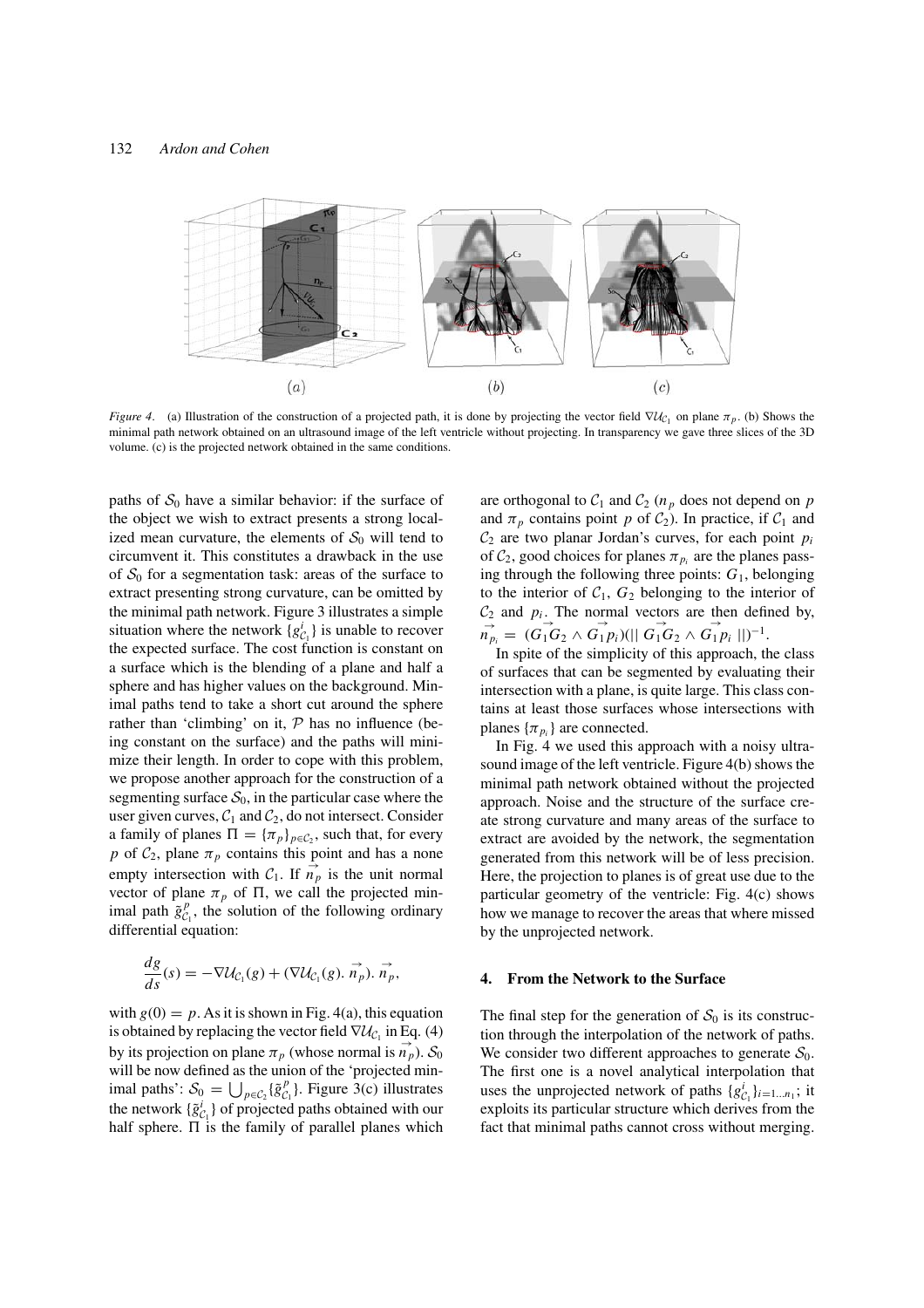This method is fast and guaranties that the interpolated surface strictly contains all the paths of the network and the curves given by the user. The second, uses the variational approach proposed in Zhao et al. (2001). It can be applied to both, the unprojected and the projected network ( $\{\tilde{g}_{\mathcal{C}_1}^i\}_{i=1...n_1}$ ), but only ensures that the interpolated surface is close to the network but may not strictly contain all its paths.

#### *4.1. Analytical Path Interpolation*

In this section we present the construction of the interpolated surface from the unprojected network  ${g_{\mathcal{C}_1}^i}_{i=1...n_2}$  (henceforth noted  ${g^i}_{i=1...n}$  for simplicity). When the goal is to rapidly generate an approximation of the segmented surface (since we could miss areas of high curvature), this approach will be a good compromise between precision and efficiency. Being minimal paths, two paths belonging to {*g<sup>i</sup>* } may either have an empty intersection or merge (note that this is not the case for the elements of  $\{\tilde{g}^i_{C_1}\}_{i=1...n_1}$ ). This particular configuration (see Fig. 5(a) for a schematic representation) of the network suggests to create sectors and interpolate the surface sector by sector (see definition below). Let  $s_1$  and  $s_2$  be parameterizations of  $C_1$  and  $C_2$ defined on the interval [0, 1]. Points  $\{P_1^i\}$  and  $\{P_2^i\}$  will be the intersection points of  $C_1$  and  $C_2$  with the network  ${g<sup>i</sup>}$  (see Fig. 5(a)). And  ${p<sub>1</sub>}$  and  ${p<sub>2</sub>}$  two families belonging to [0, 1] satisfying  $C_1(s_1 = p_1^i) = P_1^i$  and  $C_2(s_2 = p_2^i) = P_2^i$ . For every  $i \in \{1...n\}$  we define a sector as the following set of curves  $\{g^i, g^{i+1}, C_1^i, C_2^i\}$ (as is shown on Fig. 5(b)).  $C_1^i$  and  $C_2^i$  are the restrictions of curves  $C_1$  and  $C_2$  to the intervals  $[p_1^i, p_1^{i+1}]$  and  $[p_2^i, p_2^{i+1}]$  respectively.

Our aim is to generate a parameterized surface  $\mathcal{S}_0$  :  $[0, 1]^2 \rightarrow \mathbb{R}^3$ ;  $(u, v) \rightarrow \mathcal{S}_0(u, v)$ , such that  $\exists \{p^i\}_{1 \le i \le n} \in [0, 1]^n$ , verifying

$$
(\text{Cond}_1) : \forall i \in \{1...n\} S_0(., v = p^i) \equiv g^i,
$$
  
\n $S_0(u = 0,.) \equiv C_1 \text{ and } S_0(u = 1,.) \equiv C_2$ 

meaning that the essential constraint on  $S_0$  is to contain curves  $C_1, C_2$  and all paths  $\{g^i\}$ . Moreover, consider the restrictions  $S_0^i$  of  $S_0$  to the sets  $[0, 1] \times [p_1^i, p_1^{i+1}]$ . By imposing to  $S_0$  the following condition,  $\forall u \in$ [0, 1] and  $\forall i = 1...n - 1$ .

$$
(\mathcal{C}ond_2): \ \partial_v \mathcal{S}_0^i(u, v = p^{i+1}) = \partial_v \mathcal{S}_0^{i+1}(u, v = p^{i+1})
$$

we can build it locally continuously differentiable. In fact, it is easy to build  $S_0$  of class  $C<sup>1</sup>$  in the interior of each sector, difficulty arises only on the boundaries. The analytical construction that follows will guaranty that  $S_0$  will stay first order differentiable at the borders of each sector if paths do not merge, and continuous if they do.

The first step of the analytical interpolation is the introduction of a common parameterization on  $C_1$  and  $C_2$  (that will be noted *v*), and another (noted *u*) on all paths  ${g<sup>i</sup>}$ . Parameter *u* is easy to find, it will be chosen as the normalized arc-length on each path {*g<sup>i</sup>* }. In order to find v, let  $\sigma$  be an increasing one-to-one function on [0, 1], such that for every *i*,  $\sigma(p_1^i) = p_2^i$ . We perform a remapping of  $C_2$  by  $\sigma$  and the new curve  $\tilde{\mathcal{C}}_2 = \mathcal{C}_2 \circ \sigma$ , satisfies for every  $i \in \{1...n\}$   $\tilde{\mathcal{C}}_2(p_1^i) =$  $C_2 \circ \sigma(p_1^i) = C_2(p_2^i) = P_2^i$ . Which means that the same parameter values on  $[0, 1]^n$  ( $\{p_1^i\}$ ) correspond in each curve  $C_1$  and  $\tilde{C}_2$  to the intersection points with the set  ${g<sup>i</sup>}$ . This leads us to choosing parameterization  $v = s_1$  and henceforth working with  $C_1$  and  $\tilde{C_2}$ . Finding an adequate  $\sigma$  function is a problem of a 1D constraint interpolation (since  $\sigma$  ought to be increasing). We use a piecewise cubic hermite interpolation (Fritsch and Carlson, 1980) to solve the problem.This function



*Figure 5.* (a) Scheme illustrating a network that satisfies all the conditions for applying the analytical interpolation. (b) Illustrates our definition of a sector and (c) shows the interpolated surface, generated with our analytical method.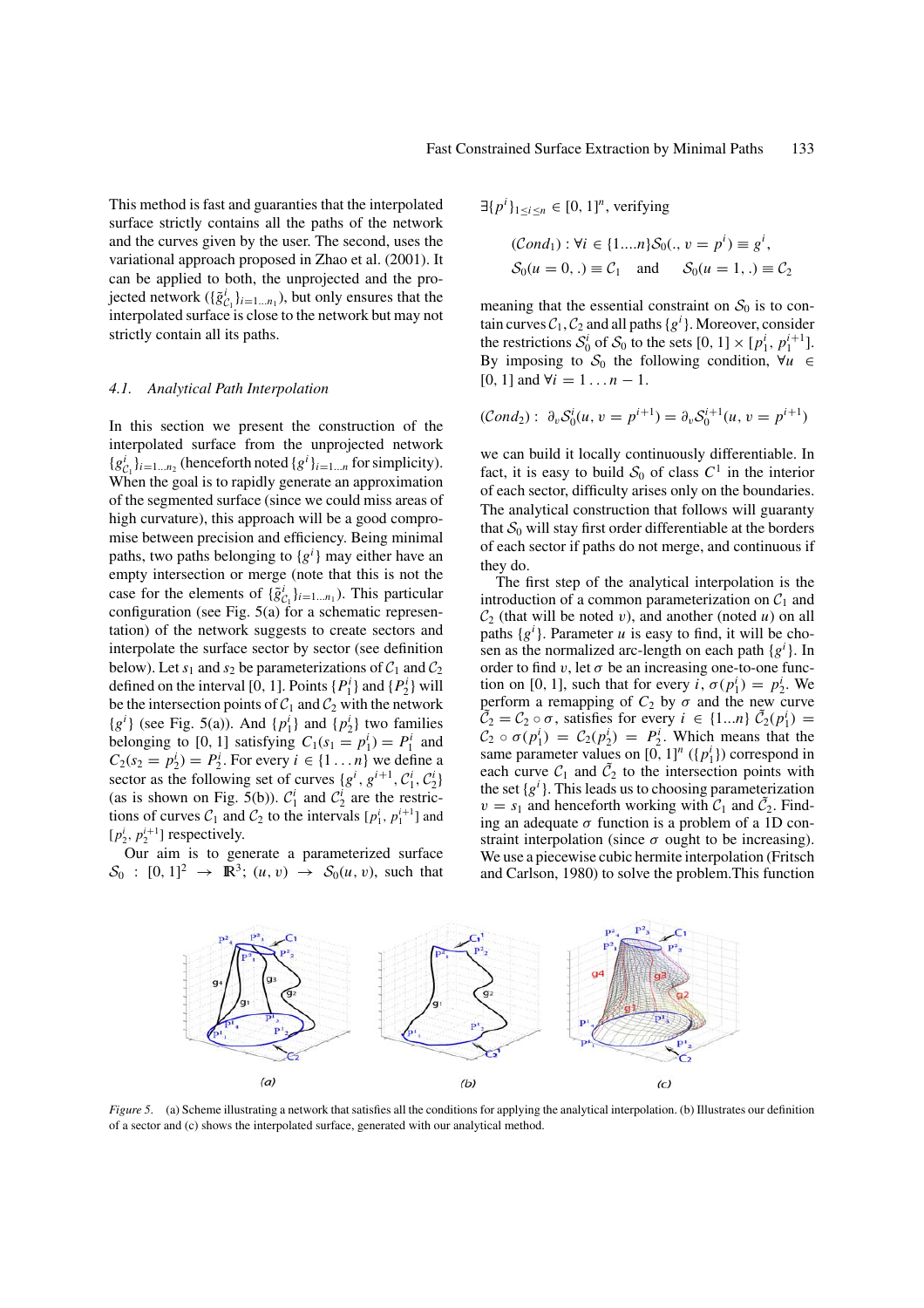reflects the correspondence generated by the minimal paths between the two curves. We are now able to give an analytical expression of function  $S_0$  that satisfies conditions (*Cond*<sub>1</sub>) and (*Cond*<sub>2</sub>). For each sector *i*, we define the *x*-coordinate of the restriction of  $S_0$  by

$$
S_{0x}^{i}(u, v) = C_{x}^{i}(u, v) + (1 - \alpha_{x}^{i}(u, v))(g_{x}^{i}(u) - C_{x}^{i}(u, p^{i}))
$$
  
+  $\alpha_{x}^{i}(u, v)(g_{x}^{i+1}(u) - C_{x}^{i}(u, p^{i+1}))$ 

where  $C_x^i(u, v) = (1 - f(u))C_{1x}^i(v) + f(u)\tilde{C}_{2x}^i(v)$  (convex combination of the given curves). Function *f* can be chosen among all the differentiable functions on [0, 1] and must satisfy  $f(0) = 0$  and  $f(1) = 1$  (take for example  $f(u) = u$ ). Each scalar  $\alpha_x^i$  is the *x*-coordinate of a function  $\alpha^i$ , which is tailored for satisfying  $(\mathcal{P}_1)$ and ( $\mathcal{P}_2$ ); it is defined on the interval  $[p_1^i, p_1^{i+1}]$  by

$$
\alpha_x^i(u,v) = \frac{v - p^i}{p^{i+1} - p^i} \left( 1 + \frac{p^{i+1} - v}{p^{i+1} - p^i} \left( \frac{v - p^i}{p^{i+1} - p^i} \right) \right)
$$
  
\n
$$
\left[ 2 - \left( G_x^{i+1}(u) + G_x^{i-1}(u) \right) \right] + \left( G_x^{i-1}(u) - 1 \right) \right).
$$

with

$$
G_x^i(u) = g_x^{i+1}(u) - g_x^i(u) - (C_x^i(u, p^{i+1}) - C_x^i(u, p^i)),
$$
  
\n
$$
\forall i \in \{1...n-1\}
$$
  
\n
$$
G_x^n(u) = G_x^0(u) = g_x^1(u) - g_x^n(u) - (C_x^n(u, p^1) - C_x^n(u, p^n))
$$
  
\n
$$
G_x^{n+1}(u) = G_x^1(u)
$$

The other two coordinates are obtained using the same formulas replacing x by y and then by z. Figure  $5(c)$ shows the interpolated mesh generated from the set of curves in Fig. 5(a). A major advantage of this interpolation method is its calculation speed. Only elementary calculations are needed to generate the surface (there is no matrix inversion) and both information from the paths and from the initial curves are integrated in the process.

In Fig. 6 we show two interpolated surfaces generated by this method. Fig. 6(a) and (b) illustrate the fact that the interpolation combines both information coming from the network and from curves  $C_1$  and  $C_2$ . Even when taking only four paths, the obtained surface is coherent with the shape of the user given curves. Figure  $6(c)$  shows set  ${g<sup>i</sup>}$  obtained from a left ventricle image, Fig. 6(d) illustrates the interpolated surface.

#### *4.2. Variational Interpolation*

As was pointed out earlier, the analytical interpolation method can only be applied with the unprojected network  ${g_{\mathcal{C}_1}^i}_{i=1...n_1}$ , since its particular structure (paths cannot cross without merging) is necessary. Nevertheless, considering the projected networks can improve results (see Fig. 4(b)). Unfortunately, a sector by sector approach can no longer be considered, for paths can cross without merging. In these situations one can hardly exploit the structure of the network, hence, a scattered data points interpolation has to be considered. We use the method proposed by Zhao et al. in Zhao, et al. (2001). We compute from the network  $\{\tilde{g}_{\mathcal{C}_1}^i\}_{i=1...n_1}$ a distance function  $d$  and we look for the surface  $S_0$  that minimizes energy  $E(S) = \iint_S (d(x, y))^2 dx dy$ . This is done by a gradient descent method similar to Eq. (2) and we have used a level set implementation. When using projected networks, this method gives satisfactory results since one can control the density of the paths by varying the number of points on  $C_1$  and  $C_2$ .

# **5.** Initializing Active Surface with  $S_0$ , **Applications**

Having generated  $S_0$  by any of the previous methods, we may use it as the initial condition of the evolution Eq. (2). We have chosen a level set method for our implementations. If the analytical interpolation method is used, the construction of a higher dimensional function,  $\phi_0 : \mathbb{R}^3 \to \mathbb{R}$  such that  $\phi_0^{-1}(0) = \mathcal{S}_0$ , is needed.



*Figure 6.* (a) Test network of four paths synthetically produced,  $C_1$  and  $C_2$  are the lower and upper curves. (b) Interpolated surface. (c) is the network of minimal paths obtained from an ultrasound image of the left ventricle. The user initialized the model by drawing the upper and lower closed curves. (d) is the analytically interpolated surface.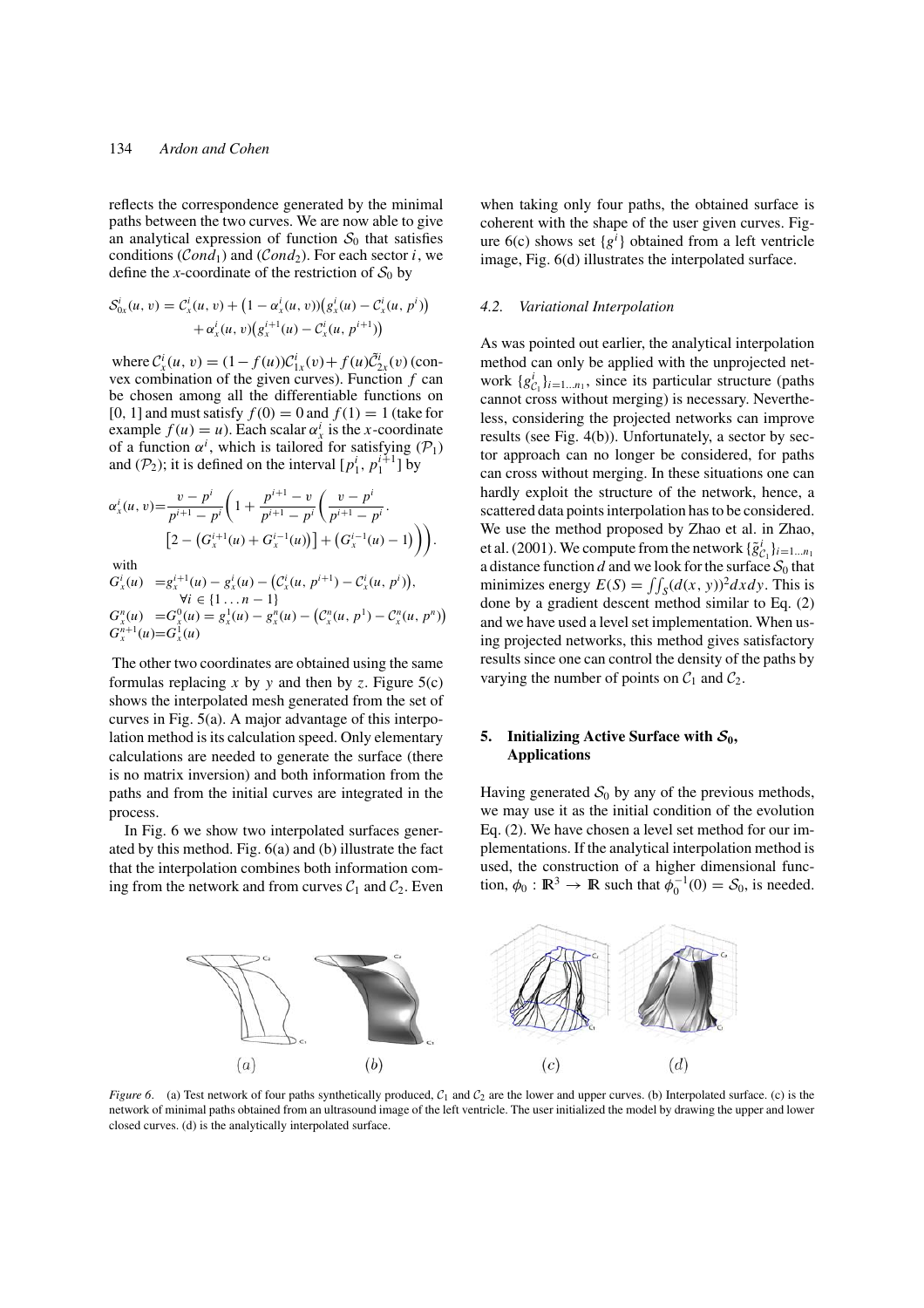

*Figure 7.* (a) View of different intersecting planes of a 3D volume with the two constraining curves drawn on it. (b) Network of paths obtained with our method. (c) Interpolated surface. (d) Surface after a few iterations of a level set. (e) and (f) Simple initialization of an active object. (g) surface after 150 iterations and (h) after 500 iterations. (i) A slice of the 3D ultrasound image, we also have drawn the projection of the user given curves and the intersection of our interpolated surface with this plane. (j) Set of paths. (k) Interpolated surface. (l) final segmentation after a few iterations of the level set, (m) Planar view of the same slice, intersection with the model evolved as a level set.



*Figure 8.* (a) Slice of a 3D MR image of an aneurysm. (b) Set of paths. (c) Interpolated surface. (d) final segmentation after a few iterations of a level set.

 $\phi_0$  can be computed as a signed distance map using Fast marching initialized with  $S_0$ . The evolution of the level set will be done following  $\frac{\partial \phi}{\partial t} = div(\mathcal{P} \cdot \frac{\nabla \phi}{\|\nabla \phi\|}) |\nabla \phi\|$ , which is exactly the gradient descent of the geodesic active surface (1) in its level set formulation. For convergence, few iterations of  $\phi$  will be needed, since  $S_0$ is already close to image features. Compared to using a level set approach from the beginning, our approach is much faster, needs no tedious 3D initializations, and avoids local minima by exploiting curves  $C_1$  and  $C_2$ . Figure 7(a) presents a good example of a difficult to

segment image because of the presence of many local minima. It is generated by three 'S' shaped tubes one inside the other. If one wishes to obtain the middle 'S' shaped tube, classical variational methods will fail (unless a very close initialization is given). Our method manages to extract the object when initialized by two curves given on the surface to extract. We compare it with the result of a geodesic active surface initialized with a cylinder (Fig. 7(e) and (f), and we observe in Fig. 7(g) and (h) that the model gets trapped by other local minima. Concerning ultrasound heart imaging,